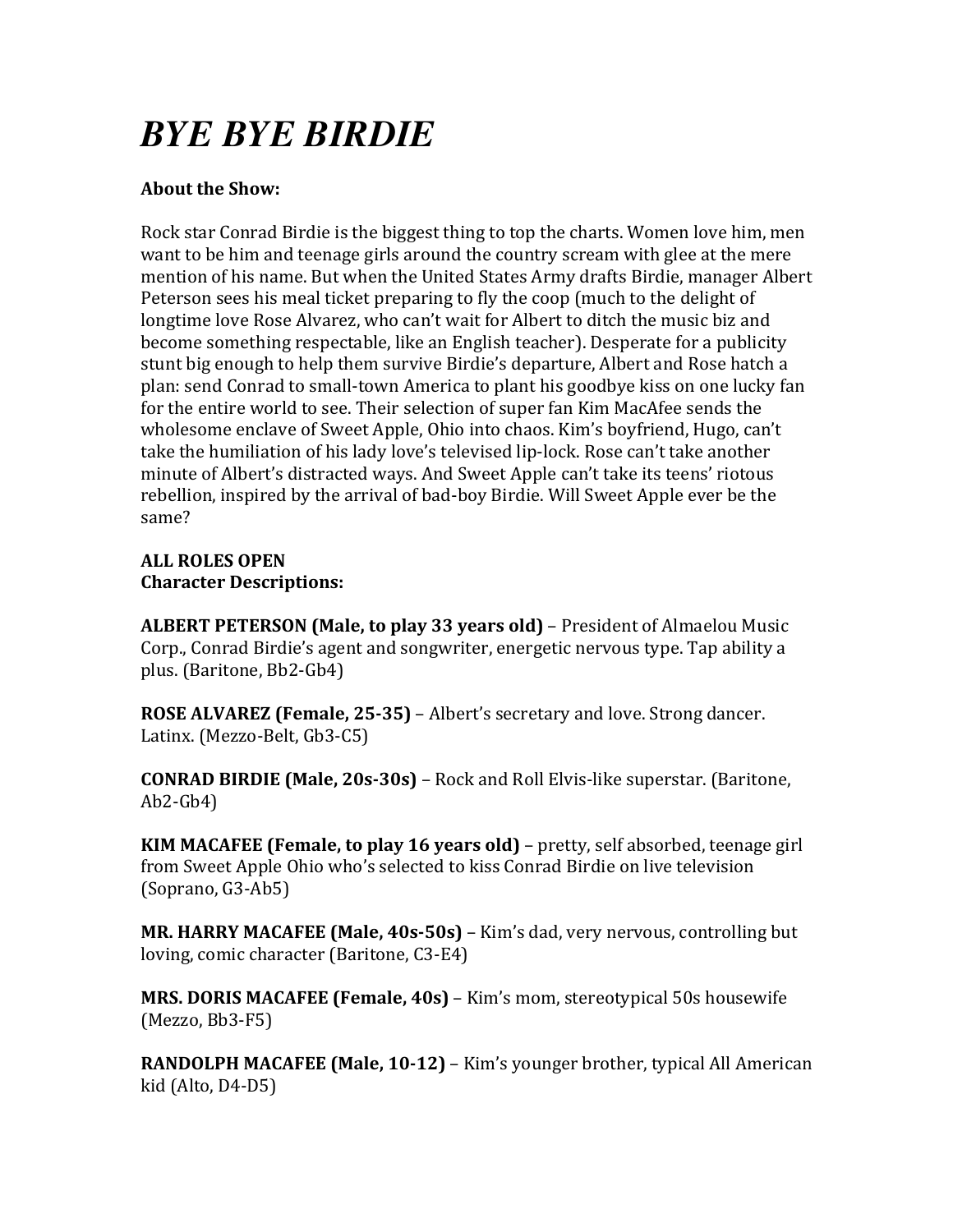**MRS. MAE PETERSON (Female, 50s-60s)** – Albert's adoring mother, martyr to the max, comedic role (Non-singing role)

**HUGO PEABODY (Male, 15-17)** – Kim's "steady" boyfriend, very jealous over Kim kissing Conrad (Non-singing role)

**URSULA MERKLE (Male, 15-17)** a hyper enthusiastic teen, best friend and neighbor of Kim (Soprano, D4-F5)

**TEEN ENSEMBLE (Male & Female, 13-18)** to play a variety of roles including 2 Sad Girls, Harvey Johnson, Telephone Hour Soloists and more. Seeking strong singers and dancers.

**ADULT ENSEMBLE (Male & Female, 30s and up)** to play a variety of roles including the Mayor, Mayor's Wife, Charles Maude, Gloria Rasputin, Mrs. Merkle, Parents and Shriners. Seeking strong singers who move well.

### *Hound of the Baskervilles*

#### **About the Show:**

(Mystery/Thriller) Holmes' most spine chilling mystery is filled with suspense, humor and terror. Sir Henry is heir to the vast Baskerville fortune, a legacy that comes with a family curse death at the fangs of a horror that prowls the moor. Only Holmes can stop the beast. While mysterious lights signal Baskerville Hall and the hound terrifies the countryside, the sleuthing beings and suspicion falls on sinister servants, butterfly collectors, ladies in distress and escaped convicts. Who wrote the letter that summoned the hound? Is Sir Henry's romance with the lovely Kathy doomed? Is the supernatural at work?

#### **ALL ROLES OPEN Character Descriptions:**

**SIR HENRY (M, 20s-30s)** – A young nobleman, heir to a fortune and a curse; his accent may have an American tinge to it due to time spent in the States.

**SHERLOCK HOLMES** (M, 30S-40S) – A famed private investigator interested in bizarre cases; a master at detection

**LADY AGATHA (F, 40s-60s)** – A medical doctor, ample, scholarly, forceful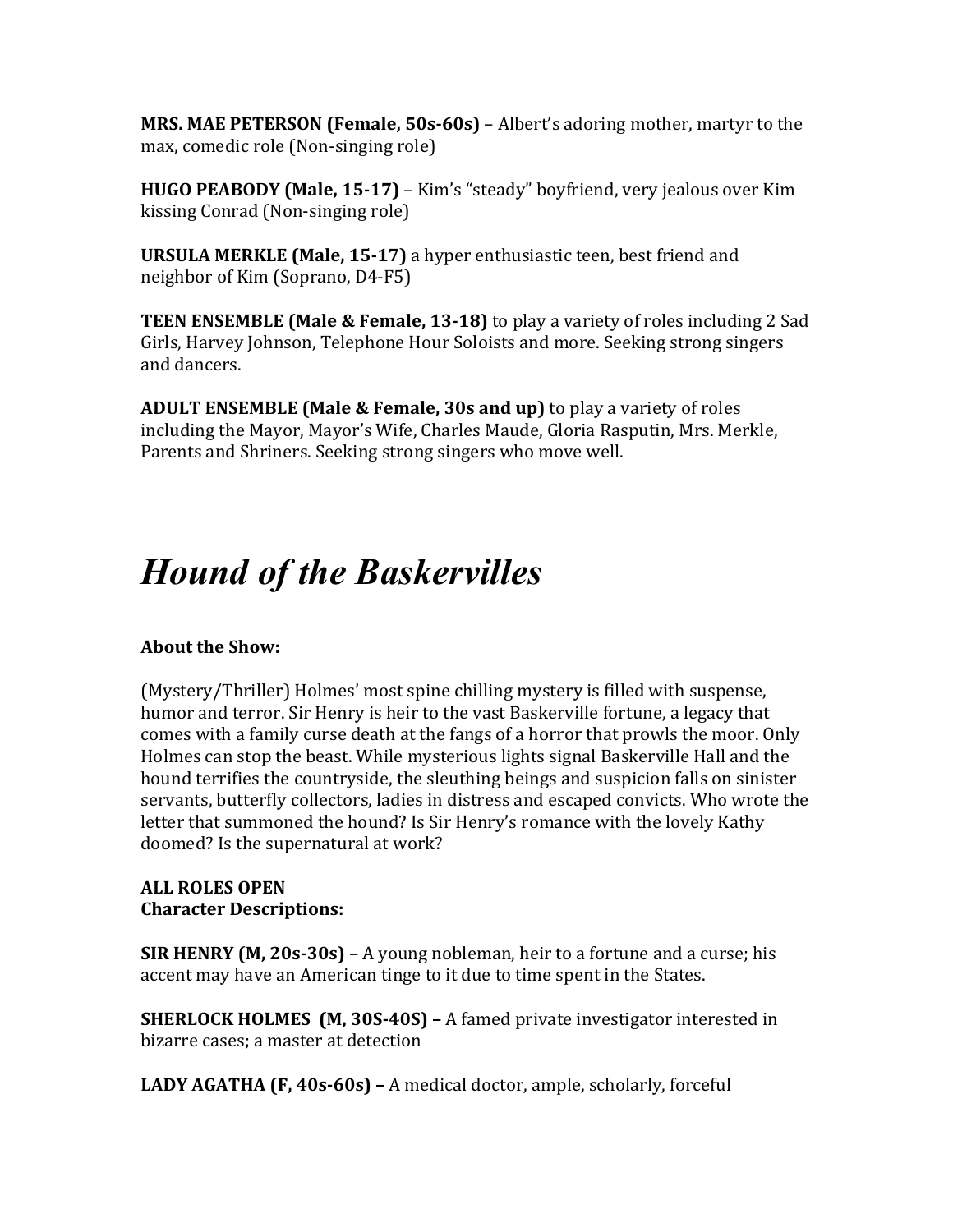**MRS. BARRYMORE (F, 30s-60s)** – The housekeeper; guarded but thoughtful

**BARRYMORE** (M, 30s-60s) – A butler, slightly sinister, but capable.

**PERKINS (F, 18-20s)** – A young maid. Attentive but somewhat unsophisticated

**KATHY STAPLETON (F, 20s-30s)** – A vivacious young woman. Love interest of Sir Henry.

**LAURA LYONS (F, 20s-30s)** – A disgraced but assured young woman with a dangerous secret.

**JACK STAPETON (M, 20s-30s)** – Laura's brother, given to hobbies and occasional emotional outbursts.

**SELDEN** (M) – An escaped convict living in the moors. (Most likely the actor cast, as "Jack" would double in this brief, non-speaking role.)

### *Sanders Family Christmas*

#### **About the show:**

This play with bluegrass/gospel music is set in the small country sanctuary of the Mount Pleasant Baptist Church in Mount Pleasant, North Carolina near the Blue Ridge Mountains. It is Wednesday night, December 24, 1941, eighteen days after Pearl Harbor and FDR's declaration of war.

The fictional Sanders Family first performed at Mount Pleasant on June 15, 1938 after a five-year hiatus from the Gospel Circuit. This will be their last performance before the war forces the group to disband since Dennis will be shipping out to Boot Camp the day after Christmas.

#### **Character Descriptions:**

**Burl Sanders** – Father (40s-60s) – Baritone – Strong patriarch, and proud leader of his family

**Vera Sanders** – Mother (40s-60s) – Alto – Strong faith, adores her children, challenges the Reverend with knowledge of scriptures. Good comic timing.

**Stanly Sanders** – Uncle (40s-50s) – Bass – Burl's brother, formerly served prison time and most recently returned from a role in a Hollywood western. Rough, but sweet on the inside.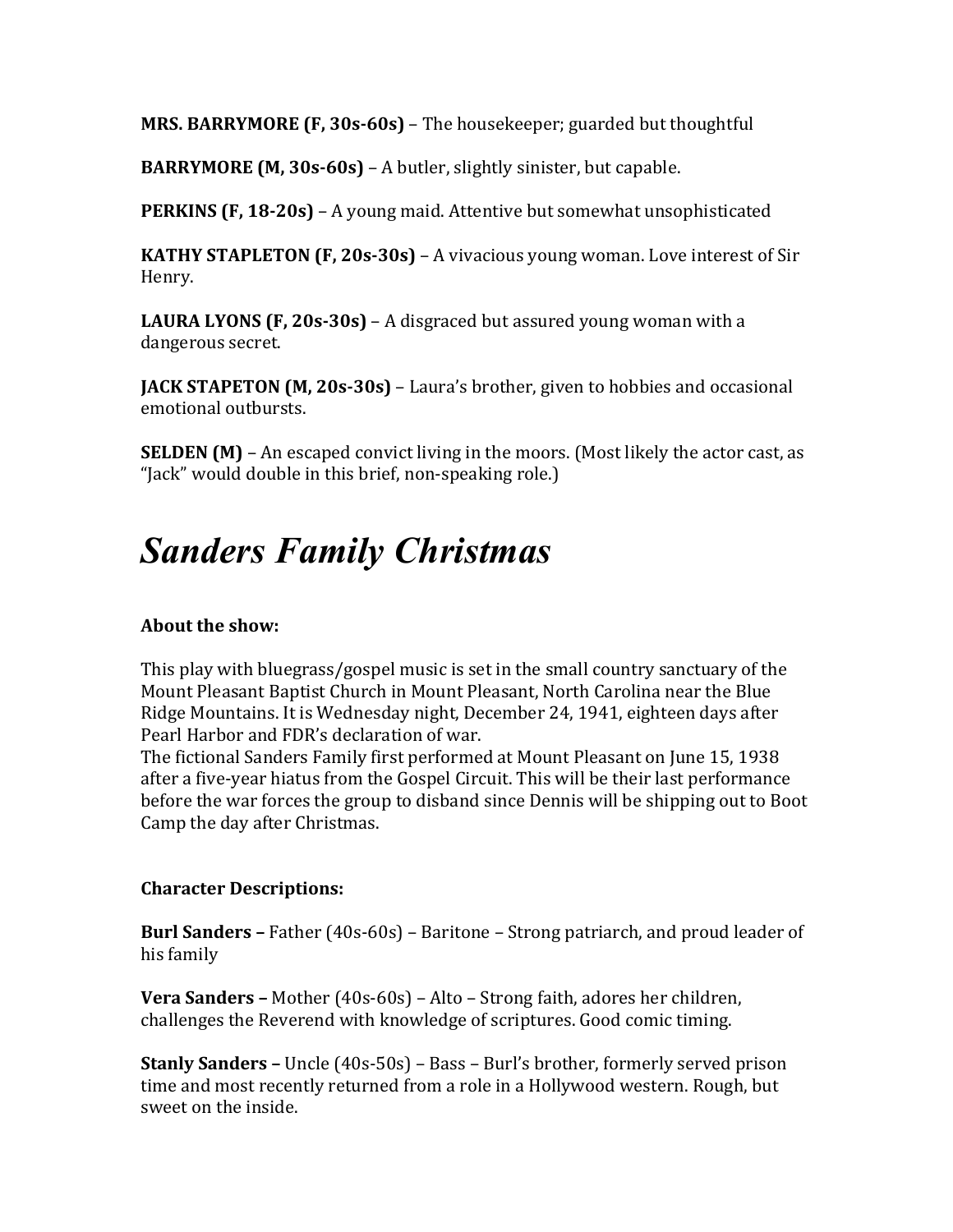**Dennis Sanders** – Twin brother (20s) – Tenor – Has become a "real" preacher since his first visit to Mr. Pleasant Baptist Church. He is proud to have enlisted in the Marines instead of being drafted. He is the younger of the twins and seems willing to follow the lead of others.

**Denise Sanders –** Twin sister (20s) – Soprano – Naïve, with good intentions that cause the family some embarrassment. She is the oldest of the twins and has a bubbly personality. Good comic timing.

**June Sanders** – Sister (20s-30s) – June contributes to the family's performances by playing hand-held percussion instruments and demonstrating her own interpretive "sign language." The only role that DOES NOT require singing.

**Reverend Mervin Oglethorpe - Tenor - Pastor of Mount Pleasant Baptist Church** (30s) – An enthusiastic minister who recently lost his beloved mother. Good comic timing.

# *FOX ON THE FAIRWAY*

#### **About the show:**

(Comedy) A tribute from Ken Ludwig to the great English farces of the 1930s and 1940s, The Fox On The Fairway takes audiences on a hilarious romp, which pulls the rug out from underneath the stuffy denizens of a private country club. Filled with mistaken identities, slamming doors, and over-the-top romantic shenanigans, it's a furiously paced comedy that recalls the Marx Brothers' classics. A charmingly madcap adventure about love, life, and man's eternal love affair with... golf.

#### **ALL ROLES OPEN Character Descriptions:**

**HENRY BINGHAM (mid 40s)** - Director of the Quail Valley Country Club. He is witty and cynical at times, much like Basil Fawlty from Fawlty Towers. He gets into a highstakes bet on a golf tournament and is determined to do what it takes to win. He is also unhappy in his marriage to Muriel and becomes involved with Pamela.

**PAMELA PEABODY (39)** - A member of the Quail Valley Country Club. She is very attractive and sophisticated, but a bit loose and a bit of a drinker. Throughout the play she aids Bingham in his plans to make sure their club wins.

**JUSTIN HICKS (25) -** Bingham's new eager-to-please assistant who volunteers his services as a golfer to help Quail Valley win the golf tournament. He is romantically involved with Louise and proposes to her early on, but becomes emotionally distraught when things become difficult between them.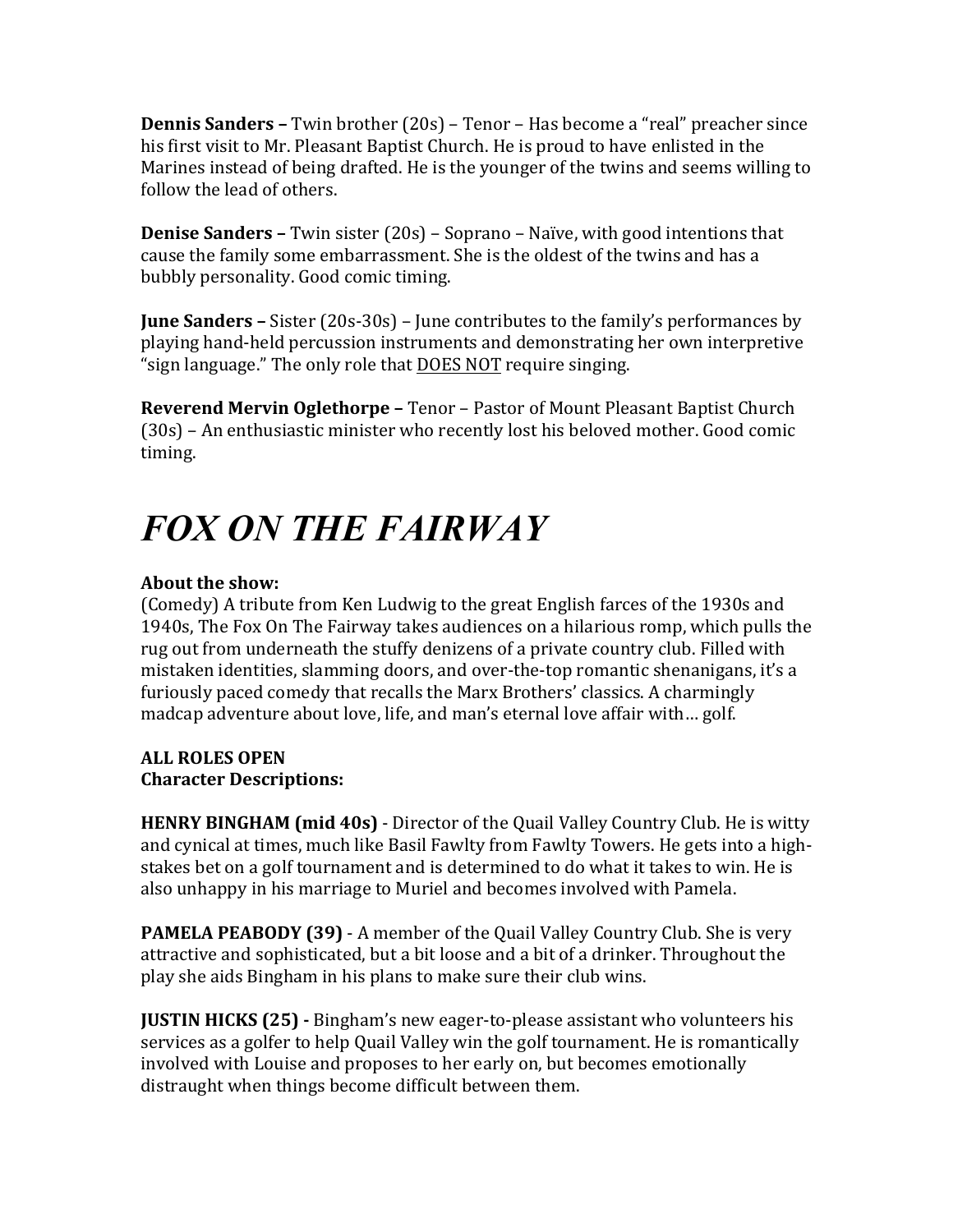**LOUISE HEINDBEDDER (23) - A** waitress at the Quail Valley Country Club. She is very attractive, and a bit flighty, but studious. She gets engaged to Justin early on, but a mishap results in her becoming very upset over their future together, making her hawl at a moment's notice.

**DICKIE BELL (mid 40s) -** The director of the rival Crouching Squirrel Country Club, with whom Bingham gets into a high-stakes bet. He is a bit obnoxious, including his fashion sense, but tries to come off as good-natured. He is Pamela's ex and has a thing for Bingham's wife Muriel.

**MURIEL BINGHAM (40s) -** Bingham's wife, who runs an antique shop, which becomes part of the bet between Henry and Dickie. Generally overbearing and stern, she somehow has a soft spot for Dickie.

## *SWEET DELILAH SWIM CLUB*

#### **About the show:**

Five Southern women, whose friendships began many years ago on their college swim team, set aside a long weekend every August to recharge those relationships. Free from husbands, kids, and jobs, they meet at the same beach cottage, the "Sweet" Delilah" on North Carolina's Outer Banks to catch up, laugh, and meddle in each other's lives. The Sweet Delilah Swim Club is the story of five unforgettable women a hilarious and touching comedy about friendships that last forever.

#### **ALL ROLES OPEN**

**About the Characters:** Casting 5 identifying females. The characters in this play will be portrayed at ages forty-four, forty-nine, fifty-four, and seventy-seven.

#### **Character Descriptions:**

**Sheree Hollinger** is the perennial team captain, is practical, supportive and a fount of boundless energy. Never without her to-do lists or Pocket Scheduler, her tendency to be hyper-organized occasionally drives her friends a bit crazy. She's the eternal tomboy, a health nut and an all-American mom who lives in Raleigh, North Carolina, with her family.

**Dinah Grayson** is the wisecracking cynic of the group, has fought her way to the top and relishes the view. A lawyer in the biggest and most prestigious law firm in Atlanta, Dinah excels at everything … except romance. Armed with a dry martini and an even drier sense of humor, Dinah seldom reveals her softer side as she tackles life head-on.